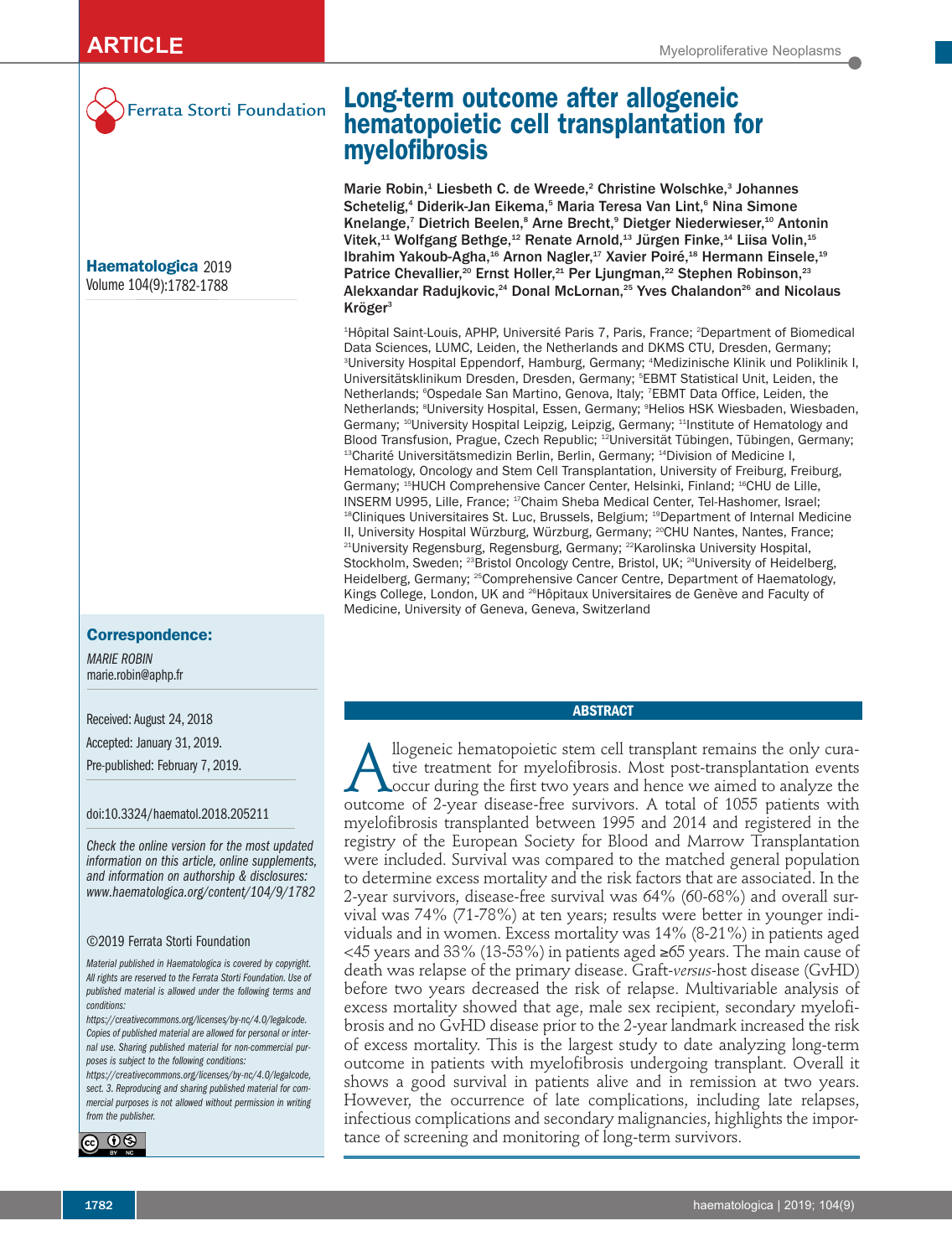## **Introduction**

Myelofibrosis (MF) is a malignant clonal disease that can be classified as either primary or secondary to either essential thrombocythemia (ET) or polycythemia vera (PV). The clinical phenotype of MF is markedly heterogeneous and disease severity can be assessed by a number of different prognostic scoring systems. For example, utilizing the Dynamic International Prognostic Scoring System (DIPSS-PLUS), low, int-1, int-2 and high-risk patients have a median survival of 15 years, 6.5 years, 35 months and 16 months, repectively.<sup>1</sup> JAK-2 inhibitors, specifically ruxolitinib, which remains the only licensed therapeutic agent in MF, alleviate many symptoms and even possibly increase survival, but they are not considered curative.2-4 Only allogeneic hematopoietic stem cell transplantation (HSCT) has been proposed as curative; overall, HSCT has been reported to cure 30-65% of these patients.5-16 One registry paper analyzed the timing to transplant in patients aged <65 years and concluded that those with intermediate-2 or high-risk disease are those who clearly benefit from transplantation strategies.<sup>17</sup> This analysis included transplant-episodes prior to the ruxolitinib era, and the role of this agent on transplantation strategies remains under debate.<sup>18</sup> Early mortality (within 2 years) after transplantation is known to be 10-30%, but so far no study has analyzed the outcome of transplanted MF patients after this early period. In contrast, long-term outcome studies have been published for HSCT recipients who have more common disease types, such as acute leukemia, lymphoma, and chronic myeloid leukemia.19-24 Understanding the long-term outcome for transplanted MF patients will help to improve monitoring and promote increased awareness of the potential risks of relapse or, indeed, mortality, particularly when compared to the general population.

## **Methods**

## **Patient selection**

Only patients from countries for which the population mortality tables are available in a uniform format through the Human Mortality Database, allowing a sex- and agematched comparison, and contributing more than twenty allogeneic transplantations for MF were included in the study. Patients aged <18 years and those who were transplanted from an unrelated matched cord blood were excluded. Patients were analyzed at the time of their first allogeneic transplant only. A total of 2,459 patients received a first allogeneic HCT between January 1995 and December 2014 for primary or secondary MF. A total of 1,055 of these 2,459 patients were reported alive and free of their disease at two years after HSCT; these patients were considered for the study and called long-term (disease-free) survivors. These patients were transplanted in 178 centers in 15 countries.

#### **Definitions**

Relapse was defined as disease recurrence. Causes of death were classified as related to relapse if the patient experienced a relapse at any period during follow up. Excess mortality was defined as the difference between mortality observed in the myelofibrosis landmark (LM) cohort and mortality in a matched cohort of the general population.

#### **Statistical analysis**

The end points of interest were overall survival (OS), disease-free survival (DFS), relapse/progression and nonrelapse mortality (NRM) within the first ten years after HSCT for patients alive and disease-free at the 2-year LM after HSCT. For all outcomes, patients were considered to be at risk since this LM. Median follow up was determined using the reverse Kaplan-Meier method. OS was defined as the time since LM until death from any cause, with surviving patients censored at the time of last follow up. Patients still at risk at ten years after HSCT were administratively censored. DFS was defined as time to death or relapse/progression (whichever occurred first). OS and DFS were estimated using the Kaplan-Meier product limit estimation method, and differences in subgroups were assessed by the Log-rank test. The cumulative incidences of relapse/progression (CIR) and NRM were analyzed together in a competing risks framework.25 Competing risks analyses were also applied to estimate the incidences of (extensive) chronic graft-*versus*-host disease (cGvHD) and secondary malignancies, each with the competing event death, at ten years after HSCT. Previous acute GvHD (aGvHD) in the landmark population was quantified as a simple proportion, since all cases of aGvHD occurred prior to the 2-year LM time point. Cox proportional hazards regression was used to assess the impact of potential risk factors on OS, RFS, CIR and NRM. CIR and NRM were analyzed in a competing risks framework in which the cause-specific hazards (CSH) were modeled.

Methods from relative survival were used to estimate the proportion of the deaths observed in our cohort which could be attributed to population causes (population mortality) and which to MF-related causes, including HSCT and pre-treatment (excess mortality).<sup>26,27</sup> Patients were matched by age, sex and country and year of HSCT to a cohort from the general population, for whom survival information was available in the population tables in the Human Mortality Database (*http:// www.mortality.org/*). The excess hazard of death was defined as the difference between the observed hazard in the patient cohort (this myelofibrosis cohort) and the hazard of the matched general population cohort. For multivariable analyses, we estimated Cox proportional hazards models for the excess hazard of death. Risk factors considered were age, sex, MF classification (primary *vs.* secondary), conditioning intensity, total body irradiation (TBI), donor type, stem cell source, and previous GvHD (defined as the development of any type of GvHD between transplantation and the 2 year LM). All estimates are reported with 95% confidence intervals. All analyses were performed in SPSS version 23 and R 3.3.0 (*https://cran.r-project.org/*), 'survival', 'cmprsk', 'prodlim' and 'relsurv' packages.

## **Results**

#### **Characteristics of patients and transplant**

Characteristics of the entire patient cohort and the long-term survivors are shown in Table 1. Long-term survivors were transplanted at a median age of 53.5 years; 837 (79%) patients had primary MF at the time of transplantation, 645 (63%) patients received a reduced intensity regimen, and 471 (45%) were transplanted using an HLA-matched sibling donor.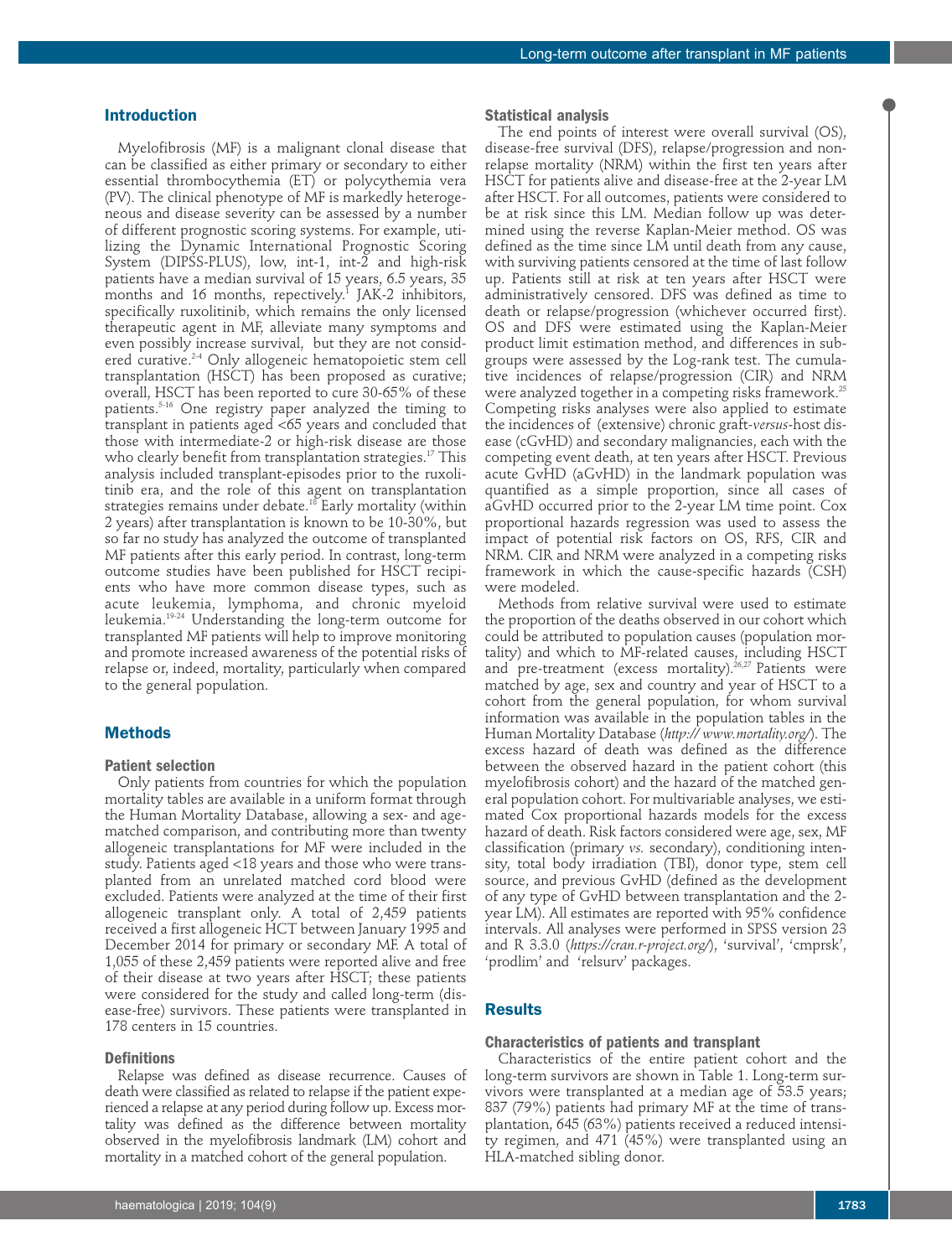#### Table 1. Patients' and transplant characteristics.

|                                                   | <b>Whole cohort</b> |                | 2-year landmark |                |  |  |
|---------------------------------------------------|---------------------|----------------|-----------------|----------------|--|--|
|                                                   | N                   | %              | N               | %              |  |  |
| Total number of patients                          | 2459                |                | 1055            |                |  |  |
| Disease at time of transplant                     |                     |                |                 |                |  |  |
| Primary myelofibrosis                             | 1904                | 78             | 837             | 79             |  |  |
| Secondary myelofibrosis                           | 421                 | 17             | 188             | 18             |  |  |
| Transformation into acute leukemia                | 134                 | $\overline{5}$ | 30              | $\overline{3}$ |  |  |
| Median age at HSCT, years                         | 55                  |                | 53.5            |                |  |  |
| $<$ 45 years                                      | 355                 | 14             | 193             | 19             |  |  |
| 45-54 years                                       | 729                 | 30             | 351             | 33             |  |  |
| 55-64 years                                       | 1137                | 46             | 426             | 40             |  |  |
| $\geq 65$ years                                   | 238                 | 10             | 85              | 8              |  |  |
| Interval primary diagnosis and transplant, median |                     |                | 26.7            |                |  |  |
| $< 12$ months                                     | 743                 | 30             | 308             | 29             |  |  |
| $\geq$ 12 months                                  | 1716                | 70             | 747             | 71             |  |  |
| Conditioning regimen                              |                     |                |                 |                |  |  |
| Reduced intensity                                 | 1502                | 63             | 645             | 63             |  |  |
| Standard                                          | 877                 | 37             | 378             | 37             |  |  |
| Total body irradiation, Yes                       | 423                 | 17             | 191             | 18             |  |  |
| N <sub>o</sub>                                    | 2015                | 83             | 855             | 82             |  |  |
| Source of stem cells                              |                     |                |                 |                |  |  |
| <b>Marrow</b>                                     | 332                 | 14             | 150             | 14             |  |  |
| <b>Blood</b>                                      | 2127                | 86             | 905             | 86             |  |  |
| Donor type                                        |                     |                |                 |                |  |  |
| HLA matched sibling donor                         | 1022                | 43             | 471             | 45             |  |  |
| Other                                             | 1379                | 57             | 565             | 55             |  |  |

N: number; HSCT: hematopoietic stem cell transplantation. Unreported data found for regimen and type of donor but always < 4%.

#### **Outcome and predictors for outcome**

In the entire cohort (2459 patients, without LM), OS and DFS at ten years were 41% (95%CI: 39-44) and 32% (95%CI: 30-35). Median follow up in the LM population was 49.7 months (95%CI: 47-52). In the 1,055 long-term survivors, 166 deaths were registered within ten years after HSCT. For all time periods, the most common cause of death was relapse of MF, followed by GvHD and infection, with a higher occurrence of infection-related deaths between 2- and 5-years post-transplant (Table 2). In the LM population, secondary cancers occurred in 34 patients before the landmark and in 87 patients after the landmark. This translated into a cumulative incidence in the LM population without cancer before the LM at ten years of 14% (11-18) ten years after the transplantation. The most frequent cancer was solid tumor (70%, of whom 3 breast cancers), followed by acute leukemia or myelodysplastic syndrome (17%) and lymphoma (9%).

Grade 2-4 acute GvHD had occurred in 23% of the LM patients (n=245). Before LM, 56% (576 patients) of the patients in the LM population had chronic GvHD of whom 263 patients had an extensive chronic GvHD. Among patients without chronic GvHD before the 2-year LM, cumulative incidence of chronic extensive and limited GvHD were 13% (8-18) and 9% (5-12%), respectively. Ten-year OS and DFS for 2-year survivors were 74% (71- 78%) and 64% (60-68%), respectively (Figure 1). In these patients, relapse incidence and non-relapse mortality ten years after transplant were estimated at 21% (17-24%) and 15% (12-18%) (Figure 1). Risk factors for mortality, DFS and relapse are shown in Table 3. Older age (*P*<0.001), type of myelofibrosis (higher risk for secondary myelofibrosis, *P*=0.01), male sex (*P*=0.004) and no

#### Table 2. Causes of mortality after two years.

| Years from transplant |     | $2-5y$ | $>5-10y$                 |    |
|-----------------------|-----|--------|--------------------------|----|
|                       |     | %      | N                        | %  |
| Relapse/progression   | 33  | 41     | 30                       | 61 |
| Secondary malignancy* | 9   | 11     | 8                        | 16 |
| GvHD                  | 18  | 22     | 9                        | 19 |
| Infection             | 17  | 21     | $\overline{\mathcal{L}}$ | 4  |
| Organ damage/toxicity | 4   | 5      |                          |    |
| Unknown               | 28  |        | 8                        |    |
| Total                 | 109 |        | 57                       |    |

y: years; N: number; GvHD: graft-*versus*-host disease. \*Including post-transplant lymphoproliferative disease.

GvHD before LM (P=0.02) were associated with a significantly higher risk of mortality. Older age (*P*=0.033), reduced intensity conditioning (RIC) (*P*=0.017), male sex (*P*=0.003), donor other than an HLA-matched related donor (*P*=0.01) and no GvHD before landmark were associated significantly with lower DFS. Use of a donor other than HLA-matched related donor (*P*=0.008), RIC (*P*=0.042) and no GvHD occurrence before the landmark (*P*<0.001) significantly increased the risk of relapse.

#### **Comparison to general population**

The excess mortality of the two-year landmark MF cohort was 21% (18-25%) at ten years; its population mortality was 4% (4-4.2%) (Figure 2). Excess mortality was lower in younger patients and in female gender recipients but remained considerably greater than the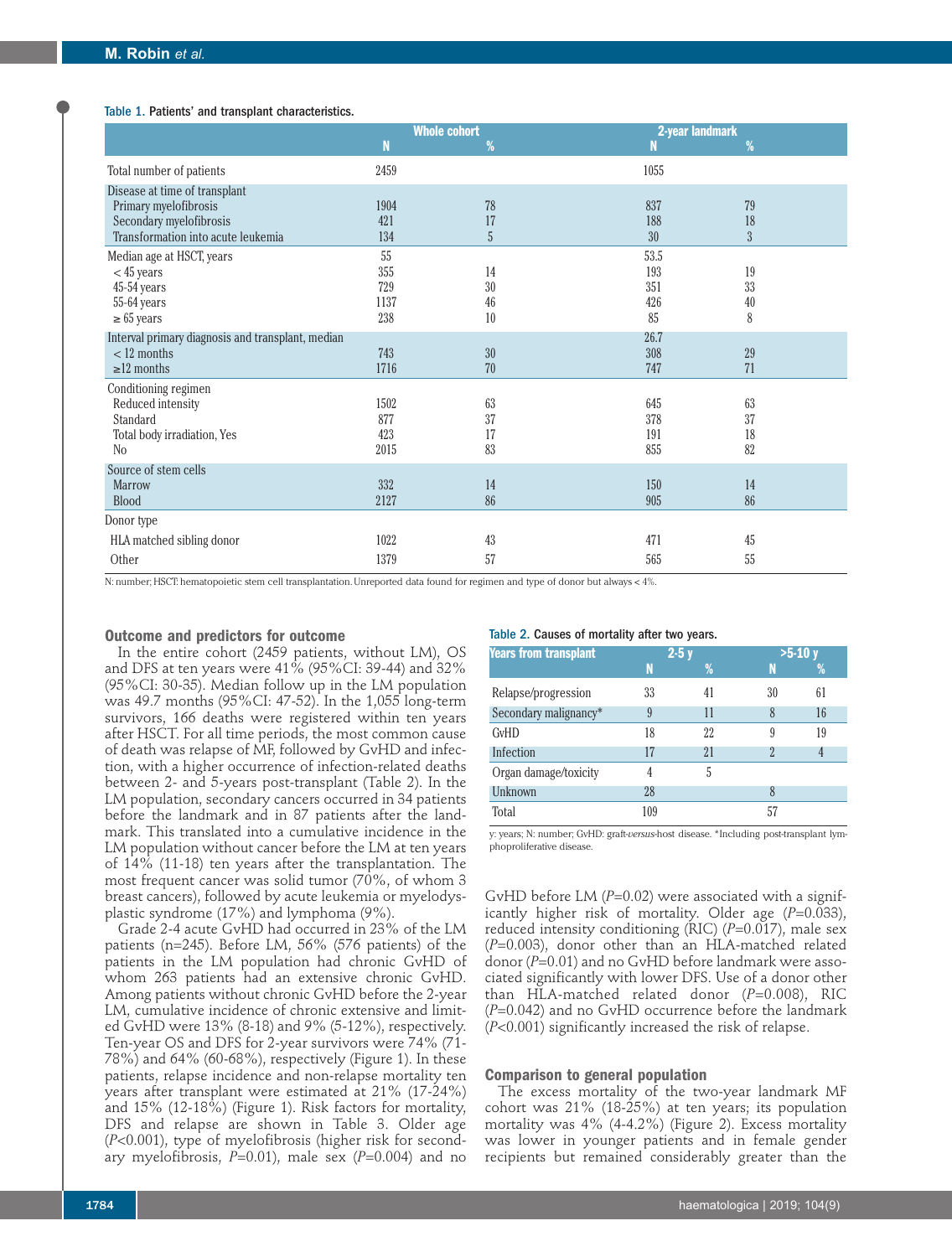mortality of the matched population (Figure 2). Excess mortality in the younger cohort (<45 years) was 14% (8- 21%) and population mortality was 1% (1-1.1%) at this age. In contrast, excess mortality in the older cohort (≥65 years) was 33% (13-53%) and population mortality was 12% (10-14%).

#### **Risk factors for late excess mortality**

A Cox model was developed to estimate the risk factors for excess mortality in the 2-year disease-free survivors. Of note, the interpretation of the influence of variables in this LM model applies to patients alive and free

of the disease two years following transplantation. For instance, patients with severe GvHD may not survive the second year post-transplant but the subset of patients who survived with severe GvHD are incorporated in the model. The multivariable model shows that older age, MF secondary to PV or ET, male gender recipient were risk factors for excess mortality (Table 4). In long-term survival, previous GvHD was protective for mortality (Table 4). The model highlights that age and sex, which were at higher risk in the general model, are still risk factors for excess mortality. Figure 3 shows changes in the hazard of excess mortality of reference patients according



Figure 1. Outcome of myelofibrosis patient from landmark time. (Left) Overall survival (OS; solid line) and disease-free survival (DFS: dashed line) from landmark time. (Right) Incidence of relapse (solid line) and non-relapse mortality (NRM) (dashed line). N: number; Tx: transplant.

| Table 3. Multivariable (cause-specific) Cox proportional hazards models for outcomes in the period between two and ten years after hematopoi- |  |
|-----------------------------------------------------------------------------------------------------------------------------------------------|--|
| etic stem cell transplantation for patients alive and disease-free at two years after hematopoietic stem cell transplantation.                |  |

| <b>Variables</b>                                   | <b>Overall survival</b><br><b>HR (95%CI)</b> | P       | <b>Disease-free survival</b><br><b>HR (95%CI)</b> | P     | <b>Relapse</b><br><b>HR (95%CI)</b> | P       |
|----------------------------------------------------|----------------------------------------------|---------|---------------------------------------------------|-------|-------------------------------------|---------|
| Age (per decade)                                   | $1.45(1.19 - 1.76)$                          | < 0.001 | $1.18(1.01 - 1.37)$                               | 0.033 | $1.16(0.96 - 1.42)$                 | 0.131   |
| Patient sex<br>Male                                |                                              |         |                                                   |       |                                     |         |
| Female                                             | $0.58(0.4 - 0.84)$                           | 0.004   | $0.65(0.49 - 0.87)$                               | 0.003 | $0.79$ $(0.55 - 1.14)$              | 0.205   |
| MF classification<br><b>PMF</b><br><b>SMF</b>      | $1.66$ $(1.13 - 2.44)$                       | 0.01    | $1.35(0.97 - 1.88)$                               | 0.071 | $1.07(0.67 - 1.7)$                  | 0.78    |
| Source of stem cells<br><b>Marrow</b><br><b>PB</b> | $0.83(0.51 - 1.34)$                          | 0.442   | $0.77$ $(0.52 - 1.13)$                            | 0.178 | $0.67$ $(0.41 - 1.09)$              | 0.107   |
| Conditioning regimen intensity                     |                                              |         |                                                   |       |                                     |         |
| <b>MAC</b><br><b>RIC</b>                           | $1.17(0.79 - 1.73)$                          | 0.434   | $1.48(1.07 - 2.04)$                               | 0.017 | $1.54$ $(1.02 - 2.35)$              | 0.042   |
| Conditioning regimen with                          |                                              |         |                                                   |       |                                     |         |
| Chemo only<br>TBI                                  | $1.25(0.81 - 1.93)$                          | 0.322   | $1.28$ $(0.89 - 1.82)$                            | 0.18  | $1.28$ $(0.8 - 2.06)$               | 0.305   |
| Type of donor<br>Matched sibling<br>Unrelated      | $1.08$ $(0.77 - 1.51)$                       | 0.669   | $1.43(1.09 - 1.89)$                               | 0.011 | $1.65$ $(1.14 - 2.39)$              | 0.008   |
| Any previous GvHD                                  | $0.67(0.48 - 0.94)$                          | 0.02    | $0.62(0.47 - 0.81)$                               | 0.001 | $0.42(0.3 - 0.6)$                   | < 0.001 |

HR: Hazard Ratio; CI: Confidence Interval; MF: myelofibrosis; PMF: primary myelofibrosis; SMF: secondary myelofibrosis; PB: peripheral blood; MAC: myeloablative conditioning; RIC: reduced intensity conditioning; TBI: total body irradiation; GvHD: graft-*versus*-host disease. Variables that are significantly associated with the risk are in bold.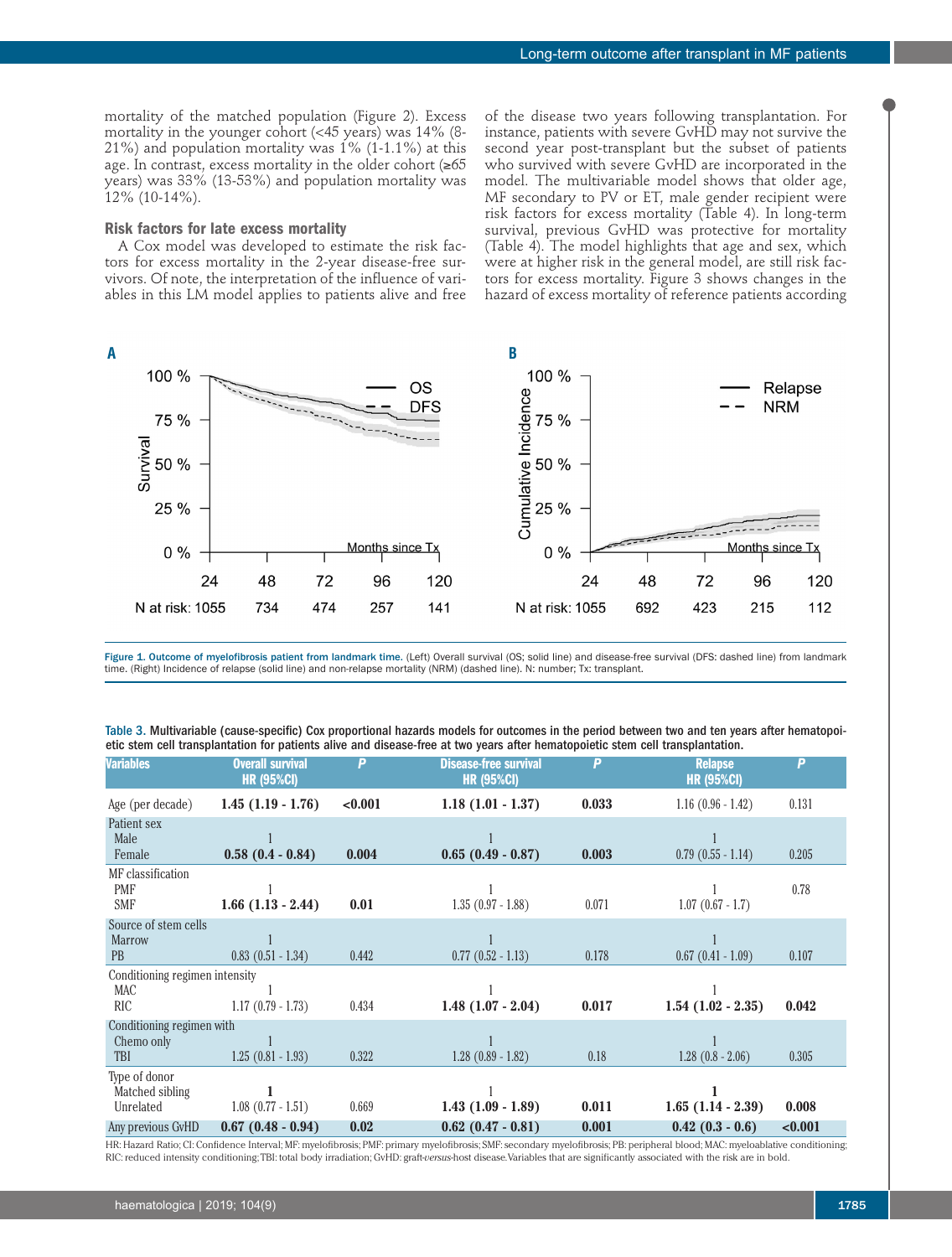to Cox model (variables from Table 4) transplanted at the age of 50 years; the hazards are given for men and for women separately. We can see that there is a decline in hazard of excess mortality over time post HSCT, but after three years (5 years post-transplant), there is a plateau.

## **Discussion**

This EBMT report of 1,055 patients alive and in remission at two years after HSCT is the largest study of longterm post-transplant outcome in patients with MF. Results indicate that survival ten years after transplantation in these 2-year survivors is 74%, but also that the



Figure 2. Mortality in myelofibrosis compared to the general population. (Top) Plots show mortality of the disease-free survivors (black line) and of the general population (gray line). (Middle) Plots show mortality of the myelofibrosis patients according to sex (black solid line: female; dashed line: male) and mortality in the general population (gray lines). (Bottom) Plots show mortality of disease-free survivors (black lines) and general population (gray lines) according to age categories. Tx: transplantation.

mortality rate does not decrease to that expected in the general population. This is the first long-term study in MF using LM analytical methods. It had previously been reported in other diseases that long-term outcome in transplanted patients remains lower than expected in the general population (except in aplastic anemia).<sup>20,21</sup> Our results can be considered disappointing as compared to previous publications, especially from the Center for International Blood and Marrow Transplant Research,<sup>20</sup> but the median age was two decades higher in our cohort, which could explain the higher long-term mortality. Indeed, we could confirm that in a subgroup of patients aged under 45 years, OS was very good at 86% ten years after transplantation. Two additional recent long-term analyses in patients with chronic malignancies [chronic lymphocytic leukemia (CLL) and myelodysplastic syndrome (MDS)] from the EBMT registry included patients with a median age closer to MF patients estimated, with long-term survival lower than in this MF cohort.27,24 Similar risk factors for mortality were found with a better OS in women and in younger $^{24}$  patients. The reason for the higher risk in male recipients is not clear but it is usually thought to be due to behaviors which place the patient at higher risk, and also to a higher propensity towards comorbidities such as cardio-vascular disease.28 In contrast, an EBMT study of patients with acute myeloid leukemia did not show age or sex to be predictors for OS.29

Like in other malignant disorders, late relapse was the leading cause of death in MF patients following HSCT.<sup>19-</sup>  $22,24,29$  Incidence of relapse at ten years after transplant in the long-term survivors is 21%, in agreement with that expected in other malignant disorders. This highlights the fact that, even if the relapse risk decreases over time, it

Table 4. A multivariable Cox proportional hazards model for excess mortality in the period between two and ten years after hematopoietic stem cell transplantation for patients alive and disease-free at two years after hematopoietic stem cell transplantation.

|                           | <b>Hazard ratio</b> | 95% confidence<br><b>interval</b> | P     |
|---------------------------|---------------------|-----------------------------------|-------|
| Patient sex               |                     |                                   |       |
| Male                      | 1                   |                                   |       |
| Female                    | 0.62                | $0.41 - 0.93$                     | 0.022 |
| Age (per decades)         | 1.35                | $1.08 - 1.69$                     | 0.008 |
| Disease                   |                     |                                   |       |
| Primary myelofibrosis     | 1                   |                                   |       |
| Secondary myelofibrosis   | 1.81                | $1.18 - 2.78$                     | 0.007 |
| Conditioning regimen      |                     |                                   |       |
| Standard                  | $\mathbf{1}$        |                                   |       |
| Reduced intensity regimen | 1.16                | $0.74 - 1.82$                     | 0.527 |
| No TBI                    | 1                   |                                   |       |
| TBI in regimen            | 1.25                | $0.75 - 2.08$                     | 0.384 |
| Donor                     |                     |                                   |       |
| Matched sibling donor     | $\mathbf{1}$        |                                   |       |
| Other donor               | 1.1                 | $0.75 - 1.63$                     | 0.623 |
| Source of stem cells      |                     |                                   |       |
| <b>Marrow</b>             | 1                   |                                   |       |
| <b>Blood</b>              | 0.83                | $0.48 - 1.44$                     | 0.515 |
| <b>GvHD</b>               |                     |                                   |       |
| N <sub>o</sub>            | $\mathbf{1}$        |                                   |       |
| Any                       | 0.65                | $0.44 - 0.96$                     | 0.031 |

TBI: total body irradiation; GvHD: graft-*versus*-host disease.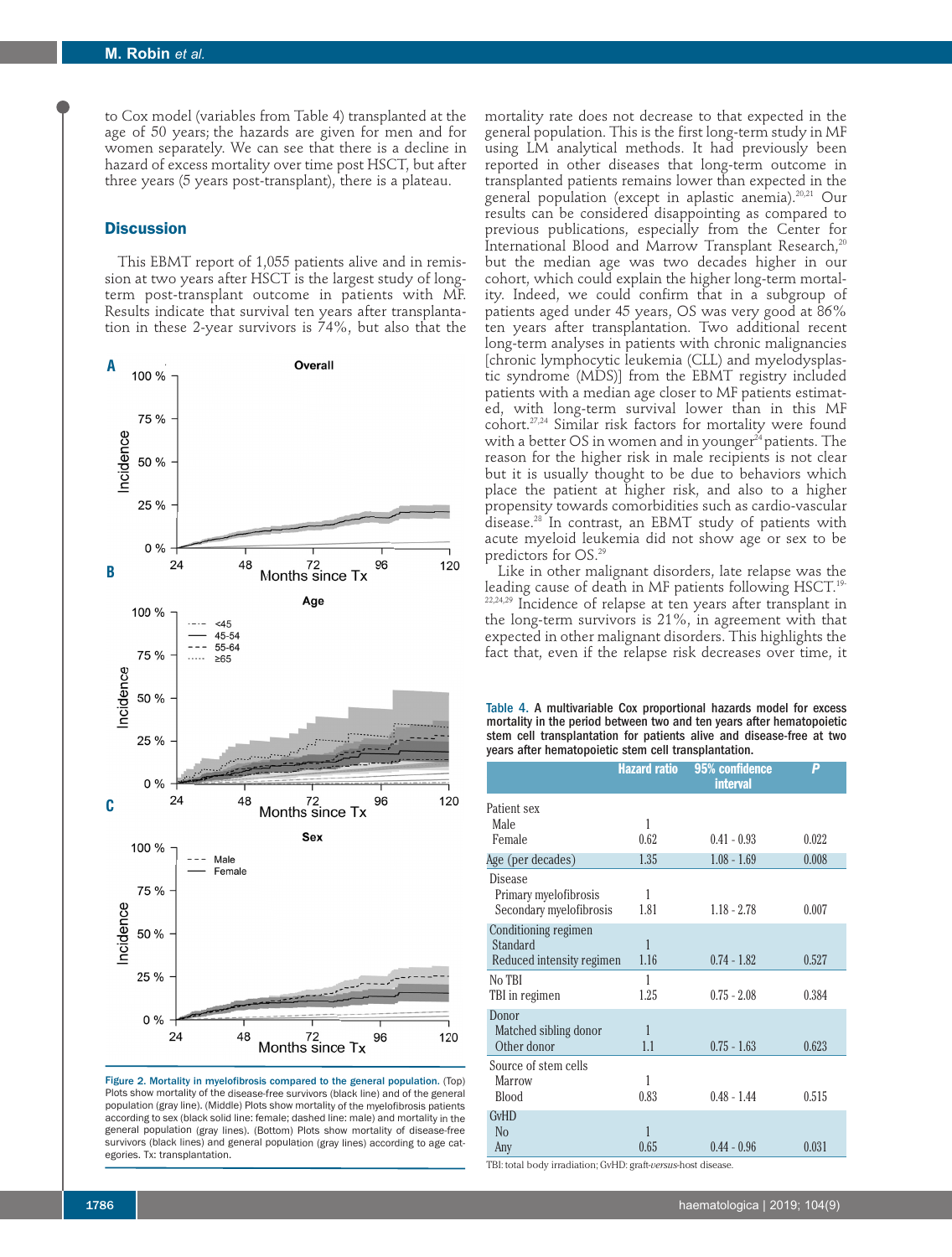can still occur late after transplant. Many studies have reported that relapse risk is related to the disease risk at the time of transplant; unfortunately, due to the retrospective registry-based nature of this study, we did not have sufficient data to calculate a relevant International Prognostic Scoring System so this could not be analyzed. However, we observed that the relapse risk was higher in patients who received a RIC, which could be expected. We were, however, surprised that in long-term survivors, the intensity of the regimen still had some impact. In acute myeloid leukemia, the EBMT long-term study did not find that regimen intensity still influences late relapse.29 Occurrence of acute or chronic GvHD before the LM was the strongest factor preventing relapse in long-term survivors. While in many other studies GvHD increased the risk of late deaths, we failed to confirm this in our MF cohort.19,20 GvHD before LM (2 years) in longterm survivors was protective for both relapse risk as well as for mortality. Of course, from this analysis, we cannot extrapolate data confirming that GvHD is needed to improve long-term outcome, because patients with GvHD leading to death in the first two years of transplant had been excluded from the study.

The weakness for GvHD analysis within this cohort was that we could not delineate the risk of "active GvHD" because we had no data regarding GvHD resolution, although it is probable that patients still alive at two years with chronic GvHD were those with the less severe GvHD. The vast majority of patients had onset of chronic GvHD before the LM, but some patients had also a late onset. Finally, the majority of survivors suffered (or had suffered) from chronic GvHD which may alter their quality of life, and it is noteworthy that, even if they are in remission from their MF, patients could have a chronic GvHD which can be a cause of death particularly before five years.

Infectious complications remained a frequent cause of death between two and five years post transplant. It has previously been reported that splenectomy before transplant increased the risk of late severe infection which may in part contribute to these findings within the MF cohort.30 This high risk of lethal infection should be taken into account in long-term monitoring strategies and highlights the importance of appropriate anti-infective prophylaxis.<sup>31,32</sup>

Second malignancies were also the cause of very late

#### **References**

- 1. Gangat N, Caramazza D, Vaidya R, et al. DIPSS Plus: A Refined Dynamic International Prognostic Scoring System for Primary Myelofibrosis That Incorporates Prognostic Information From Karyotype, Platelet Count, and Transfusion Status. J Clin Oncol. 2011;29(4):392-397.
- 2. Verstovsek S, Mesa RA, Gotlib J, et al. A double-blind, placebo-controlled trial of ruxolitinib for myelofibrosis. N Engl J Med. 2012;366(9):799-807.
- 3. Verstovsek S, Mesa RA, Gotlib J, et al. Efficacy, safety and survival with ruxolitinib in patients with myelofibrosis: results of a median 2-year follow-up of COMFORT-I. Haematologica. 2013;98(12):1865-1871.
- 4. Verstovsek S, Mesa RA, Gotlib J, et al. Longterm treatment with ruxolitinib for patients with myelofibrosis: 5-year update from the randomized, double-blind, placebo-controlled, phase 3 COMFORT-I trial. J Hematol Oncol. 2017;10(1):55.
- 5. Guardiola P, Anderson JE, Bandini G, et al. Allogeneic stem cell transplantation for agnogenic myeloid metaplasia: a European Group for Blood and Marrow Transplantation, Société Française de Greffe de Moelle, Gruppo Italiano per il Trapianto del Midollo Osseo, and Fred Hutchinson Cancer Research Center Collaborative Study. Blood. 1999;93(9):2831-2838.
- 6. Kerbauy DMB, Gooley TA, Sale GE, et al. Hematopoietic cell transplantation as curative therapy for idiopathic myelofibrosis, advanced polycythemia vera, and essential



Figure 3. Hazard rate for excess risk of mortality over time post transplant. Curves show hazard rates for two reference patients, based on the Cox model for the excess hazard. They were both 50 years (y) of age at time of hematopoietic stem cell transplantation (Tx), had primary myelofibrosis, received standard conditioning, did not receive total body irradiation, had a matched sibling donor, marrow was source of stem cells, and had no previous graft-*versus*-host disease. Solid line: male patient; dashed line: female patient.

deaths, justifying long-term monitoring and cancer prevention in this population. After five years, 16% of deaths were due to second malignancies, and at ten years, cumulative incidence of secondary cancer was 14%. We could not analyze specific risk factors for second malignancies due to the small numbers involved. There are few long-term survivors for non-transplanted higher risk MF so there are no data for long-term secondary cancers within that population and risk factors are unknown. It is hard to determine how the transplantation process increases the risk of cancer, but chemotherapy, radiotherapy, immune deficiency, chronic GvHD, genetic susceptibility as well as age can cumulatively contribute towards an increased susceptibility.

In conclusion, patients with MF have good survival when alive and in remission two years after transplantation, especially younger and female recipients. Severe late complications and late relapses should be monitored and prevention highlighted in order to reduce life-threatening complications. Lifelong follow up is required to optimize long-term outcomes.<sup>33</sup>

> thrombocythemia. Biol Blood Marrow Transplant. 2007;13(3):355-365.

- 7. Patriarca F, Bacigalupo A, Sperotto A, et al. Allogeneic hematopoietic stem cell transplantation in myelofibrosis: the 20-year experience of the Gruppo Italiano Trapianto di Midollo Osseo (GITMO). Haematologica. 2008;93(10):1514-1522.
- 8. Kröger N, Holler E, Kobbe G, et al. Allogeneic stem cell transplantation after reduced-intensity conditioning in patients with myelofibrosis: a prospective, multicenter study of the Chronic Leukemia Working Party of the European Group for Blood and Marrow Transplantation. Blood. 2009;114 (26):5264-5270.
- 9. Ballen KK, Shrestha S, Sobocinski KA, et al. Outcome of transplantation for myelofibrosis. Biol Blood Marrow Transplant J Am Soc